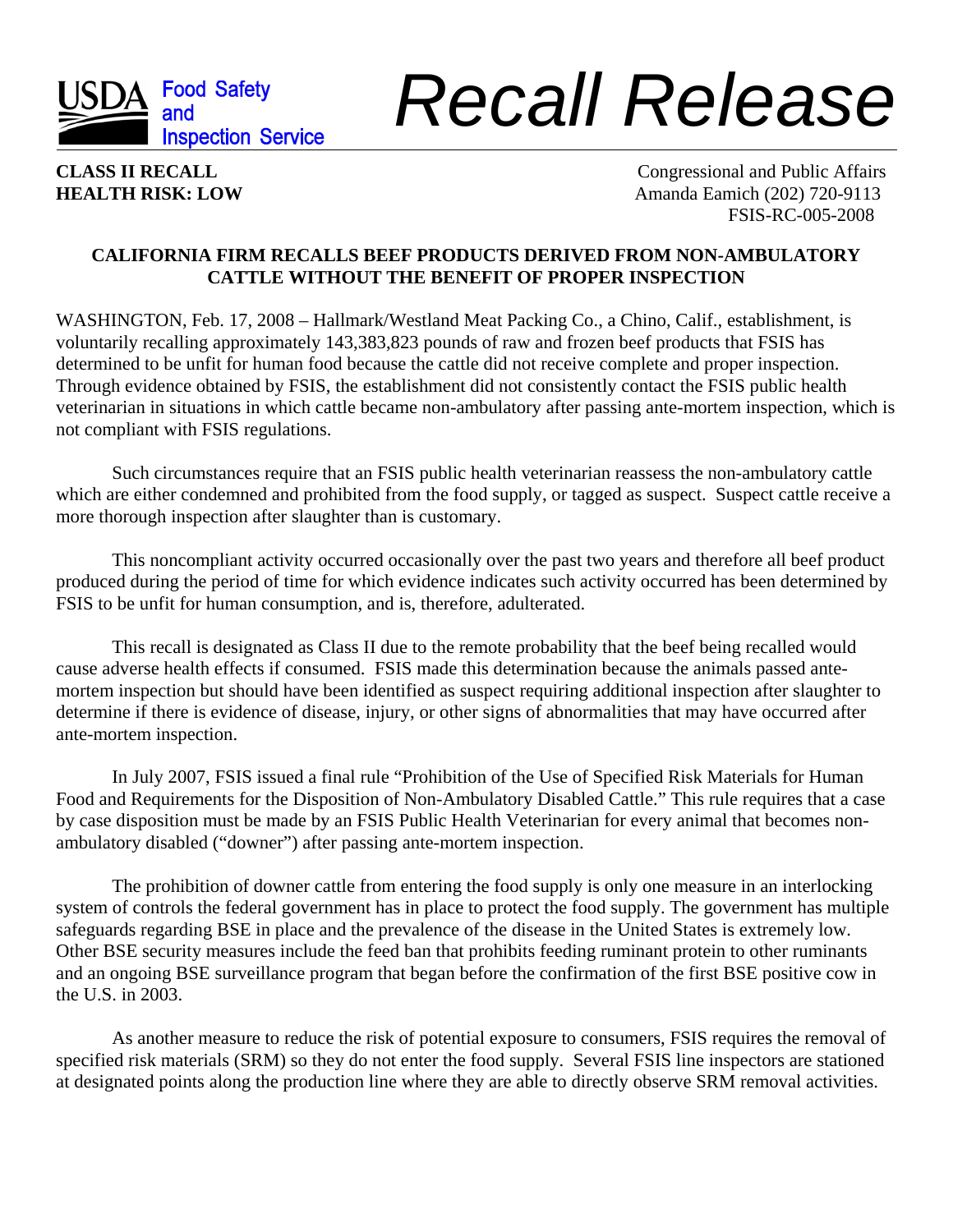The products subject to this recall were sent to wholesale distributors nationwide in bulk packages and are not available for direct purchase by consumers. All products subject to recall bear the establishment number "EST. 336" inside the USDA mark of inspection. The products were produced on various dates from Feb. 1, 2006 to Feb. 2, 2008. Companies are urged to check their inventories and hold the products until the recalling firm makes arrangements for final disposition of the products.

The following products are subject to recall: [[View Labels\]](http://www.fsis.usda.gov/images_recalls/005-2008_Labels.pdf)

- Various weight boxes of "WESTLAND MEAT CO., BURRITO FILLING MIX."
- Various weight boxes of "WESTLAND MEAT CO., PACKED FOR JACOBELLIES SAUSAGE CO., 74/26 GROUND BEEF."
- Various weight boxes of "WESTLAND MEAT CO., RAW GROUND BEEF MEATBALL MIX FOR FURTHER PROCESSING."
- Various weight boxes of "WESTLAND MEAT CO., COARSE GROUND BEEF 'FOR COOKING ONLY', FAT: 15%."
- Various weight boxes of "WESTLAND MEAT CO., COARSE GROUND BEEF 'FOR COOKING ONLY'."
- Various weight boxes of "WESTLAND MEAT CO., COARSE GROUND BEEF TO BE FURTHER PROCESSED INTO COOKED ITEMS, FAT: 15%."
- Various weight boxes of "WESTLAND MEAT CO., COARSE GROUND BEEF 85/15."
- Various weight boxes of "WESTLAND MEAT CO., COARSE GROUND BEEF 93/7."
- Various weight boxes of "WESTLAND MEAT CO., FINE GROUND BEEF 'FOR COOKING ONLY', FAT: 15%."
- Various weight boxes of "WESTLAND MEAT CO., FINE GROUND BEEF 'FOR COOKING ONLY'."
- Various weight boxes of "WESTLAND MEAT CO., 90 10% GROUND BEEF, 3/16 GRIND."
- Various weight boxes of "WESTLAND MEAT CO., GROUND BEEF 1 LB. PACKAGE, FAT:  $15\%$ ."
- Various weight boxes of "WESTLAND MEAT CO., GROUND BEEF, FAT: 15%."
- Various weight boxes of "WESTLAND MEAT CO., RAW BONELESS BEEF TRIMMINGS, 'FOR COOKING ONLY'."
- Various weight boxes of "WESTLAND MEAT CO., RAW BONELESS BEEF, 'FOR COOKING ONLY'."
- Various weight boxes of "WESTLAND MEAT CO., BEEF GROUND 50/50% LEAN."
- Various weight boxes of "WESTLAND MEAT CO., BEEF GROUND 73/27% LEAN."
- Various weight boxes of "WESTLAND MEAT CO., BEEF GROUND 81/19% LEAN."
- Various weight boxes of "WESTLAND MEAT CO., BONELESS BEEF 90/10."
- Various weight boxes of "WESTLAND MEAT CO., GROUND PORK FOR FURTHER PROCESSING NOT TO EXCEED 30% FAT."
- Various weight boxes of "PACKED FOR: KING MEAT CO., BEEF TRI TIP."
- Various weight boxes of "PACKED FOR: KING MEAT CO., BEEF TOP SIRLOIN BUTT."
- Various weight boxes of "PACKED FOR: KING MEAT CO., BEEF STRIP SIRLOIN."
- Various weight boxes of "PACKED FOR: KING MEAT CO., BEEF RIB EYE LIP-ON."
- Various weight boxes of "PACKED FOR: KING MEAT CO., BEEF PISMO TENDERLOIN."
- Various weight boxes of "PACKED FOR: KING MEAT CO., BEEF O/S SKIRT."
- Various weight boxes of "PACKED FOR: KING MEAT CO., BEEF I/S SKIRT."
- Various weight boxes of "PACKED FOR: KING MEAT CO., BEEF FLANK STEAK."
- Various weight boxes of "PACKED FOR: KING MEAT CO., BEEF BOTTOM SIRLOIN FLAP."
- Various weight boxes of "PACKED FOR: KING MEAT CO., BEEF STRIP LOIN BONE-IN, FURTHER PROCESS 1X1."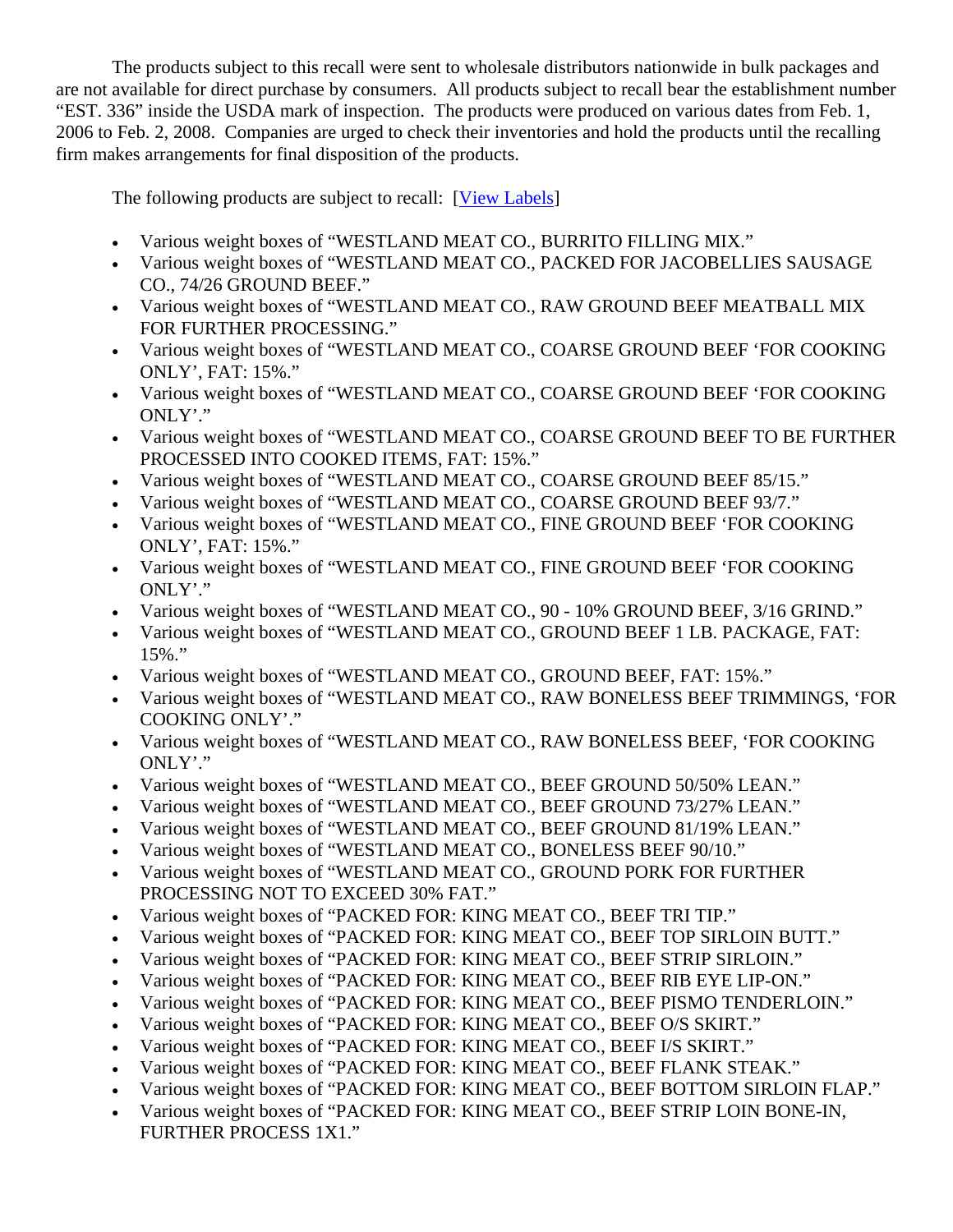- Various weight boxes of "PACKED FOR: KING MEAT CO., BEEF EXPORT RIB 2X2, FURTHER PROCESS."
- Various weight boxes of *REGAL* brand "USDA SELECT, BEEF RIBEYE ROLL LIP-ON."
- Various weight boxes of *REGAL* brand "USDA CHOICE OR HIGHER, BEEF RIBEYE ROLL LIP-ON."
- Various weight boxes of *REGAL* brand "USDA SELECT, BEEF PLATE, OUTSIDE SKIRT."
- Various weight boxes of *REGAL* brand "USDA CHOICE OR HIGHER, BEEF PLATE, OUTSIDE SKIRT."
- Various weight boxes of *REGAL* brand "USDA SELECT, BEEF PLATE, INSIDE SKIRT."
- Various weight boxes of *REGAL* brand "USDA CHOICE OR HIGHER, BEEF PLATE, INSIDE SKIRT."
- Various weight boxes of *REGAL* brand "USDA SELECT, BEEF LOIN, STRIP LOIN, BONELESS."
- Various weight boxes of *REGAL* brand "USDA CHOICE OR HIGHER, BEEF LOIN, STRIP LOIN, BONELESS."
- Various weight boxes of *REGAL* brand "USDA SELECT, BEEF LOIN, BOTTOM SIRLOIN BUTT, FLAP, BONELESS."
- Various weight boxes of *REGAL* brand "USDA CHOICE OR HIGHER, BEEF LOIN, BOTTOM SIRLOIN BUTT, FLAP, BONELESS."
- Various weight boxes of *REGAL* brand "USDA SELECT, BEEF LOIN, TOP SIRLOIN BUTT, BONELESS."
- Various weight boxes of *REGAL* brand "USDA CHOICE OR HIGHER, BEEF LOIN, TOP SIRLOIN BUTT, BONELESS."
- Various weight boxes of *REGAL* brand "USDA SELECT, BEEF LOIN, TENDERLOIN, FULL, SIDE MUSCLE ON, DEFATTED."
- Various weight boxes of *REGAL* brand "USDA CHOICE OR HIGHER, BEEF LOIN, TENDERLOIN, FULL, SIDE MUSCLE ON, DEFATTED."
- Various weight boxes of *REGAL* brand "USDA SELECT, BEEF FLANK STEAK."
- Various weight boxes of *REGAL* brand "USDA CHOICE OR HIGHER, BEEF FLANK STEAK."
- Various weight boxes of *REGAL* brand "USDA SELECT, BEEF, BOTTOM SIRLOIN BUTT TRI TIP BONELESS."
- Various weight boxes of *REGAL* brand "USDA CHOICE OR HIGHER, BEEF, BOTTOM SIRLOIN BUTT TRI TIP BONELESS."
- Various weight boxes of "HALLMARK MEAT PACKING BEEF LIVERS."
- Various weight boxes of "HALLMARK MEAT PACKING BEEF FEET."
- Various weight boxes of "HALLMARK MEAT PACKING BEEF TRIPE."
- Various weight boxes of "HALLMARK MEAT PACKING BEEF REGULAR TRIPE."
- Various weight boxes of "HALLMARK MEAT PACKING BEEF HONEYCOMB TRIPE."
- Various weight boxes of "HALLMARK MEAT PACKING BEEF TAILS."
- Various weight boxes of "HALLMARK MEAT PACKING BEEF CHEEK MEAT."
- Various weight boxes of "HALLMARK MEAT PACKING BEEF TONGUES."
- Various weight boxes of "HALLMARK MEAT PACKING BEEF TONGUE TRIMMINGS."
- Various weight boxes of "HALLMARK MEAT PACKING BEEF BONELESS."
- Various weight boxes of "HALLMARK MEAT PACKING BEEF RIBS."
- Various weight boxes of "HALLMARK MEAT PACKING BEEF HEARTS."
- Various weight boxes of "HALLMARK MEAT PACKING BEEF CHEEKS."
- Various weight boxes of "HALLMARK MEAT PACKING BEEF PLATES."
- Various weight boxes of "HALLMARK MEAT PACKING BEEF SMALL INTESTINES."
- Various weight boxes of "HALLMARK MEAT PACKING BEEF LIPS."
- Various weight boxes of "HALLMARK MEAT PACKING BEEF SPLEENS."